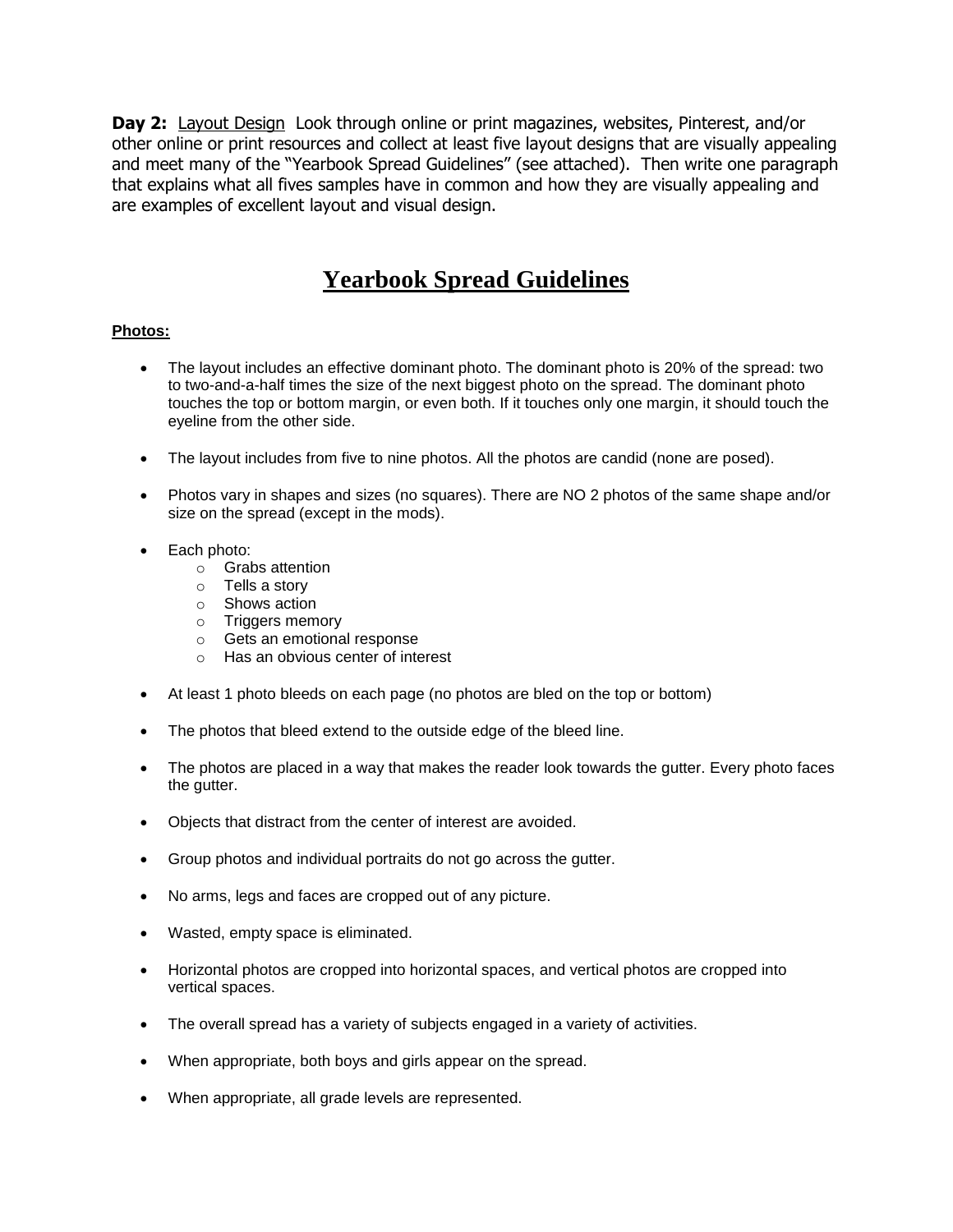• The photos on the spread reflect the diversity of the student body.

## **Design:**

- The appropriate fonts, font sizes and colors were used.
- Only **CMYK colors** are used on the spread.
- The eyeline is obvious and it is NOT located to the center of the spread.
- No less and no more than **1 pica** separates all the elements on the spread, maintaining the internal margin.
- A rail of white space separates/isolates two major elements on the spread.
- Every element on the spread fits exactly into the internal lines of the columns and guides.
- Additional white space is placed to the outside of the spread.
- The external margin is maintained.
- The Leading is 120% of the point size. Ex: 10 pt type  $\Rightarrow$  12 pt leading
- At least one graphic element and one type treatment are included on the spread. (Graphic elements and type treatments do not distract; they add unity to the spread)
- Every copy starts with a dropped initial.
- This is a WOW Inducing Design.
- The layout reflects attention to detail.
- If this spread is supposed to include a module or a special module, the appropriate space has been allocated to it.

## **Copy:**

- The copy writer obviously attended the event he/she has covered.
- The copy is "a narrative that engages the reader's senses and emotions."
- Copy starts with an appropriate, attention-grabbing lead. The **HOW** and **WHY are emphasized** in the lead.
- This year's yearbook **Approach** (A Century of Success, Growth… or Then Vs. Now) is followed.
- **The following format is followed exactly:** (at least 4 quotes from a variety of people)
	- o Lead
	- o **Quote**
	- o Transition
	- o **Quote**
	- o Transition
	- o **Quote**
	- o Closing Transition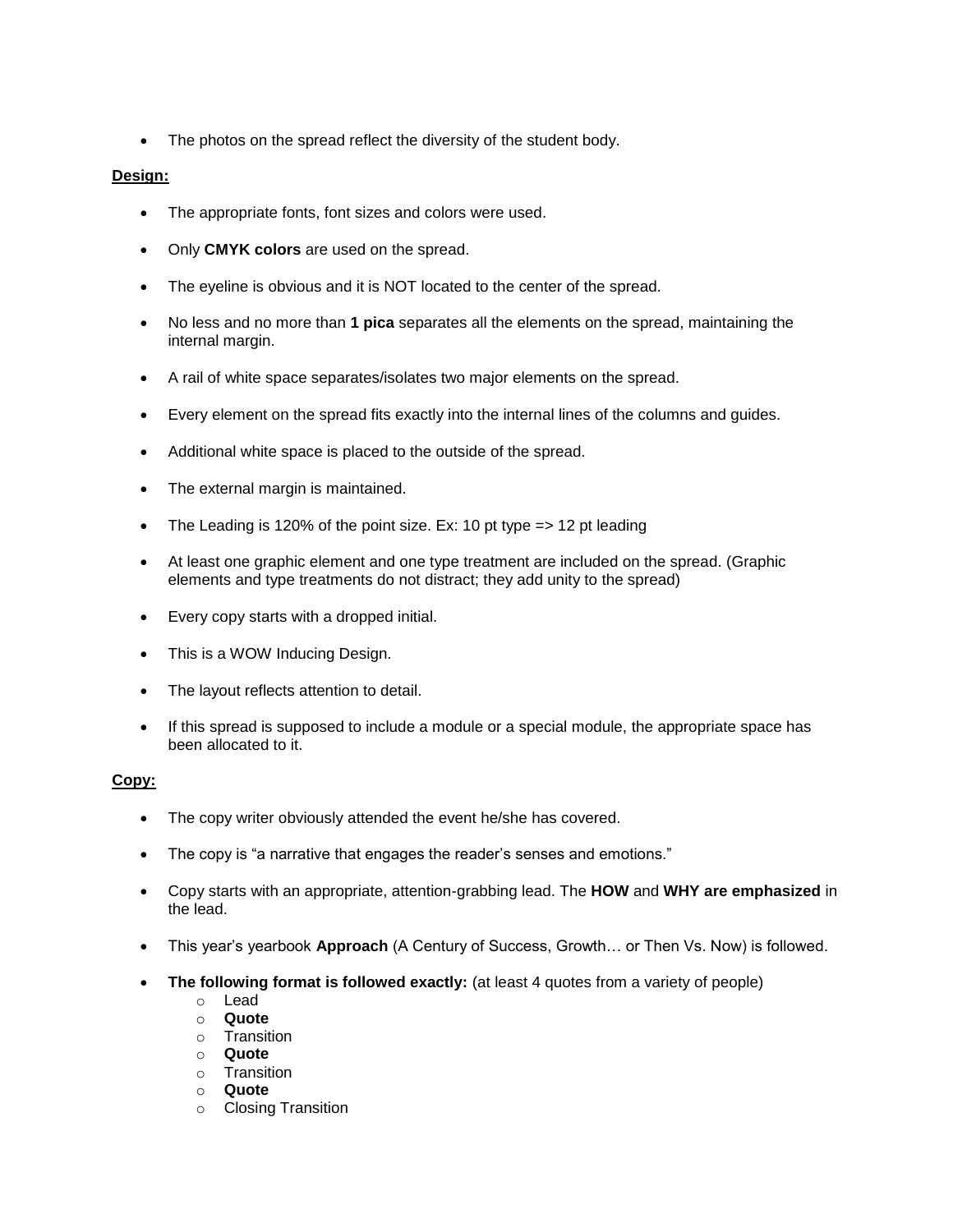o Conclusion

o

- The copy incorporates meaningful quotations.
- The copy reflects interviews from more than one source.
- The transitions provide new facts to the reader; they logically link one quote to another.
- The copy has a clear, specific, engaging angle.
- Copy includes specific, accurate details.
- Consistent use of past tense. Consistent use of third person.
- Correct spelling and grammar. Names are spelled correctly. Simple sentence structure is used. **No comma** is used before and in a series. Titles are italicized, not underlined.
- Correct punctuation and attribution of quotations.
- The copy uses language appropriate for audience. Vague words are avoided. The phrase "this year" and the school's name are not used.
- The copy follows Columbia style sheet.
- Copy block is broken into columns.
- Paragraphs are kept under 40 words.
- The copy and headline package are placed together in one of the corners of the spread. The **Indenting** is 3 spaces, not 5. Smart quotes (" ") not ("") are used.
- The writer does not editorialize (give his/her personal opinion).
- Conclusion relates back to lead in some way.

#### **Headline and Subheadline:**

- Headline is clever, arresting and exciting.
- Subheadline provides additional information to identify the topic of the spread and to explain the headline.
- Headline does not contain material that will be found elsewhere.
- Headline matches the dominant photo/story. It ties into the action of the dominant photo.
- Headline reflects the mood of the spread.
- Headline uses action verbs in the present tense
- Alliterations / figures of speech / clever play on words used to make headlines funny, witty and to intrigue the reader.
- Single quotation marks, if any, are used inside the headline.